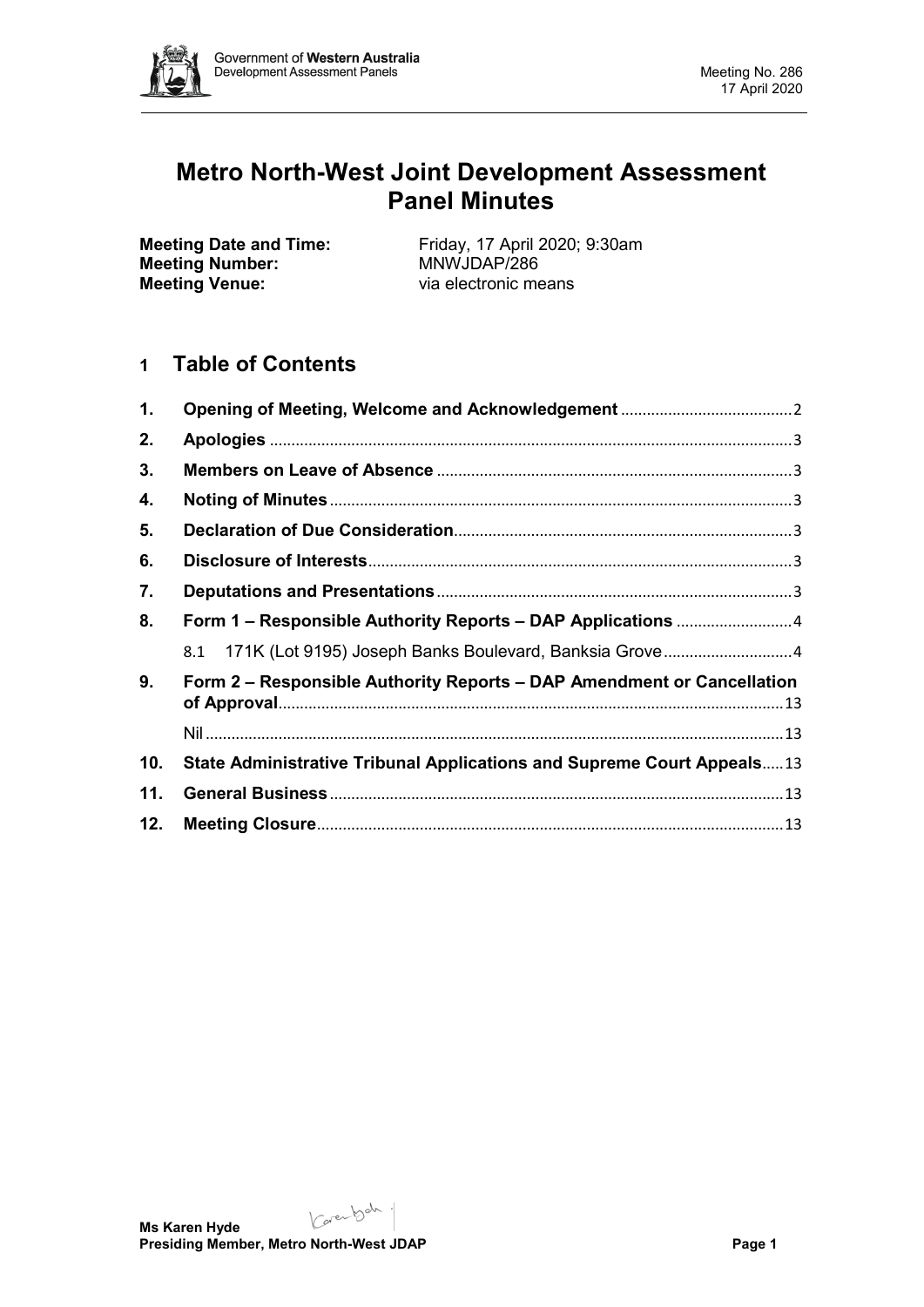

# **Attendance**

# **DAP Members**

Ms Karen Hyde (Presiding Member) Ms Sheryl Chaffer (Deputy Presiding Member) Mr Fred Zuideveld (Specialist Member) Cr Frank Cvitan (Local Government Member, City of Wanneroo) Cr Jacqui Huntley (Local Government Member, City of Wanneroo)

# **Officers in attendance**

Mr Greg Bowering (City of Wanneroo) Mr Nick Bertone (City of Wanneroo) Mr Milon Md Ashrafuzzman (City of Wanneroo) Mr Sean Foster (City of Wanneroo)

### **Minute Secretary**

Ms Adele McMahon (DAP Secretariat) Ms Ashlee Kelly (DAP Secretariat)

### **Applicants and Submitters**

Mr Oliver Basson (Planning Solutions) Mr Josh Watson (Planning Solutions) Mr Lance Meyer (Accord Property) Mr Jarrad Haynes (Accord Property) Mr Behnam Bordbar (Transcore)

### **Members of the Public / Media**

There were 2 members of the public in attendance.

Ms Lucy Jarvis from Community News was in attendance.

### <span id="page-1-0"></span>**1. Opening of Meeting, Welcome and Acknowledgement**

The Presiding Member declared the meeting open at 9:38am on 17 April 2020 and acknowledged the traditional owners and pay respect to Elders past and present of the land on which the meeting was being held.

The Presiding Member announced the meeting would be run in accordance with the DAP Standing Orders 2017 under the *Planning and Development (Development Assessment Panels) Regulations 2011.*

Carentsale.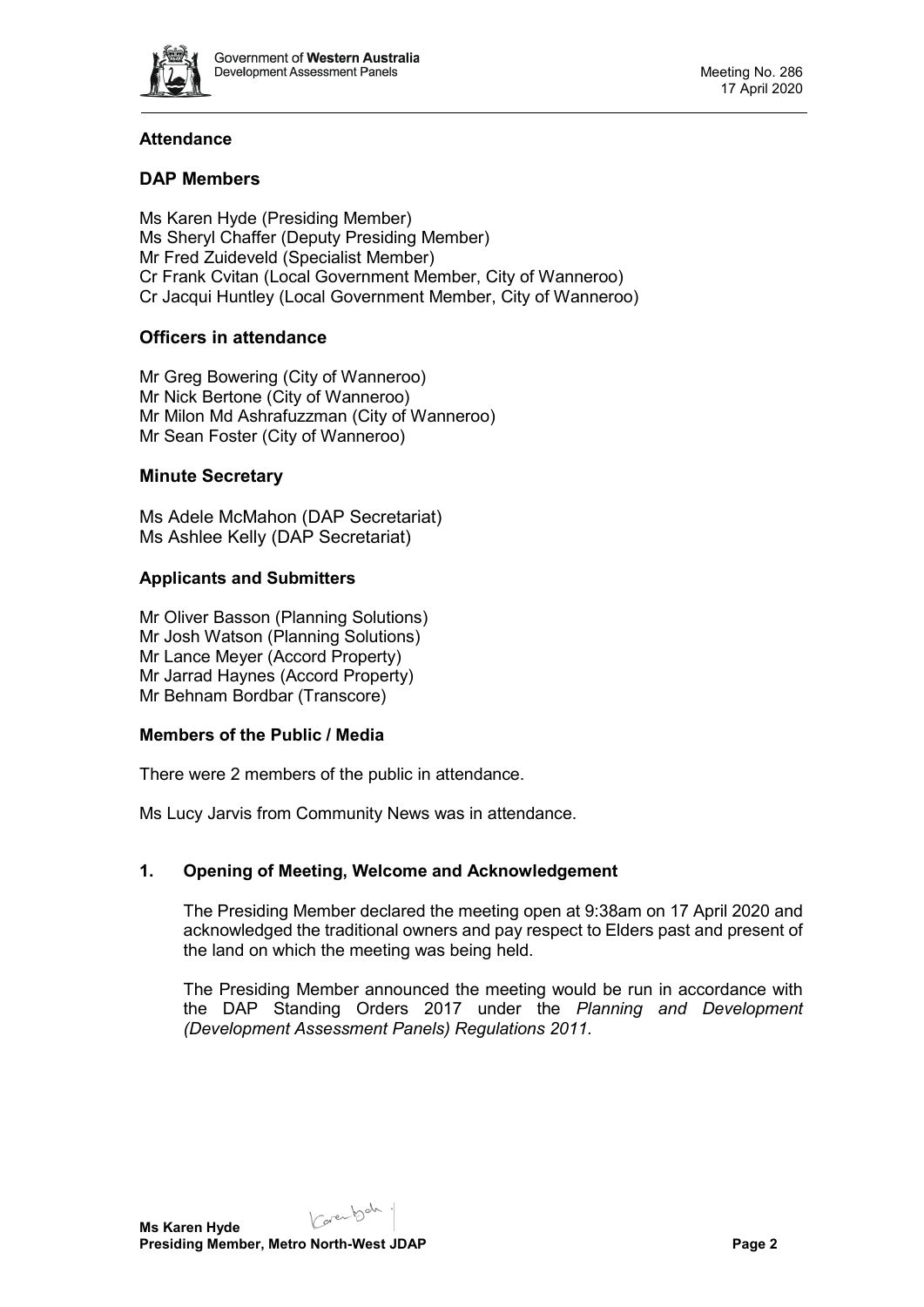

# **1.1 Announcements by Presiding Member**

The Presiding Member advised that panel members may refer to technical devices, such as phones and laptops, throughout the meeting to assist them in considering the information before them.

The Presiding Member advised that in accordance with Section 5.16 of the DAP Standing Orders 2017 which states *'A person must not use any electronic, visual or audio recording device or instrument to record the proceedings of the DAP meeting unless the Presiding Member has given permission to do so.',* the meeting would not be recorded.

The Presiding Member announced that the Metro North-West JDAP is currently undertaking a trial of revised templates to promote greater consistency and transparency of information published on the DAP website. During this time, changes to the content contained within the Agendas, Minutes and Responsible Authority Reports may be observed.

#### <span id="page-2-0"></span>**2. Apologies**

Nil

#### <span id="page-2-1"></span>**3. Members on Leave of Absence**

Nil

#### <span id="page-2-2"></span>**4. Noting of Minutes**

DAP members noted that signed minutes of previous meetings are available on the [DAP website.](https://www.dplh.wa.gov.au/about/development-assessment-panels/daps-agendas-and-minutes)

#### <span id="page-2-3"></span>**5. Declaration of Due Consideration**

All members declared that they had duly considered the documents.

#### <span id="page-2-4"></span>**6. Disclosure of Interests**

Nil

#### <span id="page-2-5"></span>**7. Deputations and Presentations**

- **7.1** Mr Behnam Bordbar (Transcore) addressed the DAP in support of the recommendation for the application at Item 8.1 and responded to questions from the panel.
- **7.2** Mr Josh Watson (Planning Solutions) addressed the DAP in support of the recommendation for the application at Item 8.1 and responded to questions from the panel.
- **7.3** City of Wanneroo Officers addressed the DAP in relation to the application at Item 8.1 and responded to questions from the panel.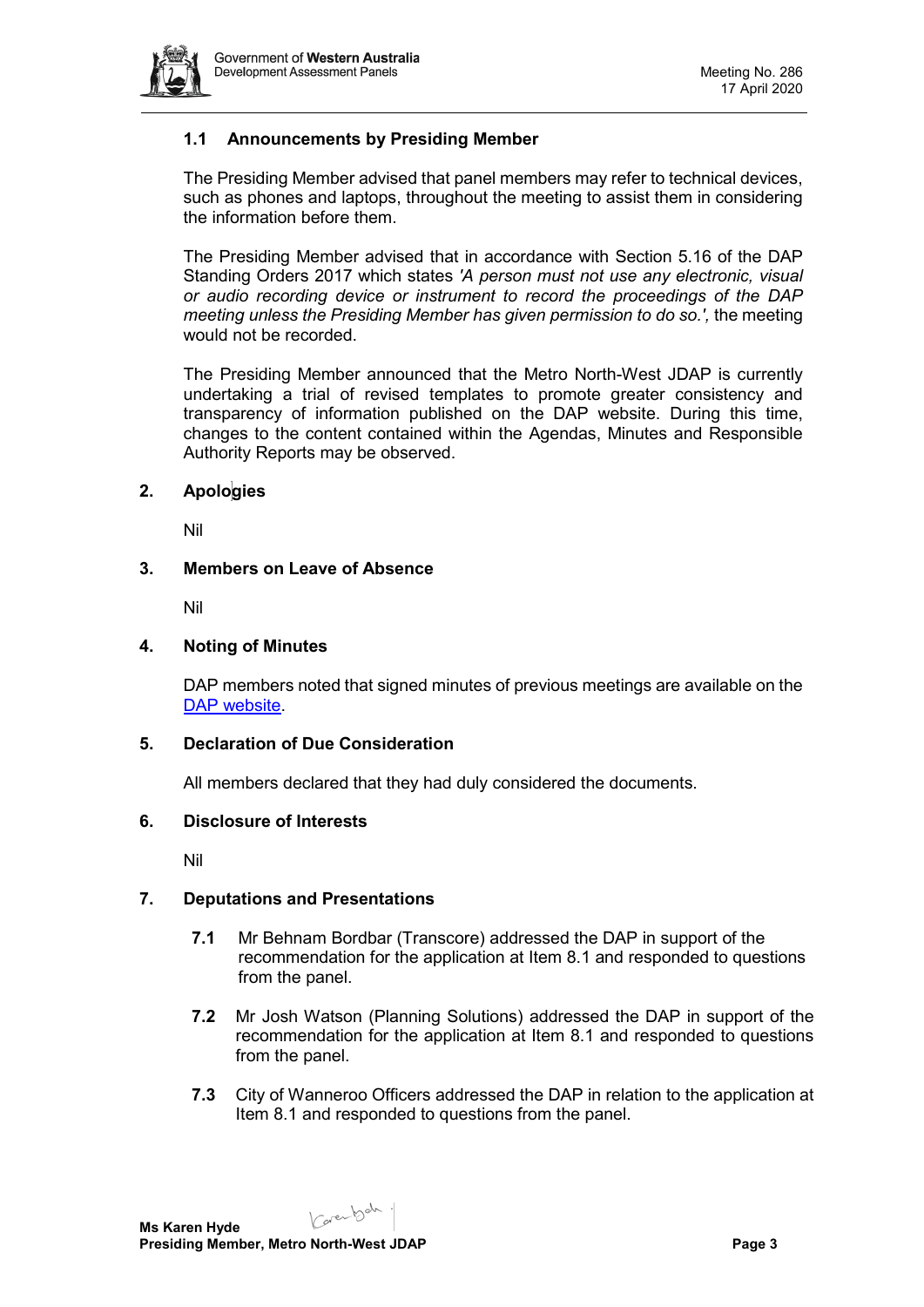

## <span id="page-3-1"></span><span id="page-3-0"></span>**8. Form 1 – Responsible Authority Reports – DAP Applications**

### **8.1 171K (Lot 9195) Joseph Banks Boulevard, Banksia Grove**

| Service Station and 2x Showrooms |
|----------------------------------|
| <b>Planning Solutions</b>        |
| <b>Housing Authority</b>         |
| City of Wanneroo                 |
| DAP/19/01700                     |
|                                  |

#### **REPORT RECOMMENDATION**

**Moved by:** Ms Karen Hyde **Seconded by:** Ms Sheryl Chaffer

That the Metro North-West JDAP resolves to:

1. **Approve** DAP Application reference DAP/19/01700 and accompanying plans (included in **Attachment 3**) in accordance with Clause 68 of Schedule 2 (Deemed Provisions) of the *Planning and Development (Local Planning Schemes) Regulations 2015*, and the provisions of the City of Wanneroo's District Planning Scheme No. 2, subject to the following conditions:

#### **Conditions**

- 1. Pursuant to clause 26 of the Metropolitan Region Scheme, this approval is deemed to be an approval under clause 24(1) of the Metropolitan Region Scheme.
- 2. This decision constitutes planning approval only and is valid for a period of two years from the date of approval. If the subject development is not substantially commenced within the specified period, the approval shall lapse and be of no further effect.
- 3. The use of the development subject to this approval is to be "Service Station" and "Showroom" as defined in the City of Wanneroo's District Planning Scheme No. 2.

*"Service Station: means premises other than premises used for a transport depot, panel beating, spray painting, major repairs or wrecking, that are used for –*

- *(a) the retail sale of petroleum products, motor vehicle accessories and goods of an incidental or convenience nature; or*
- *(b) the carrying out of greasing, tyre repairs and minor mechanical repairs to motor vehicles.*

*"Showroom: means premises wherein goods are displayed and may be offered for sale or hire excluding the sale of foodstuffs, liquor or beverages, items of clothing or apparel (except as hereinafter stipulated in this definition) or personal adornment, magazines, books, newspapers or paper products, and medicinal or pharmaceutical products unless assembled or manufactured on the premises. The term includes the sale of secondhand clothing or apparel by welfare and charitable agencies with the approval of Council."*

A change of use from those outlined above may require development approval.

Karenbah.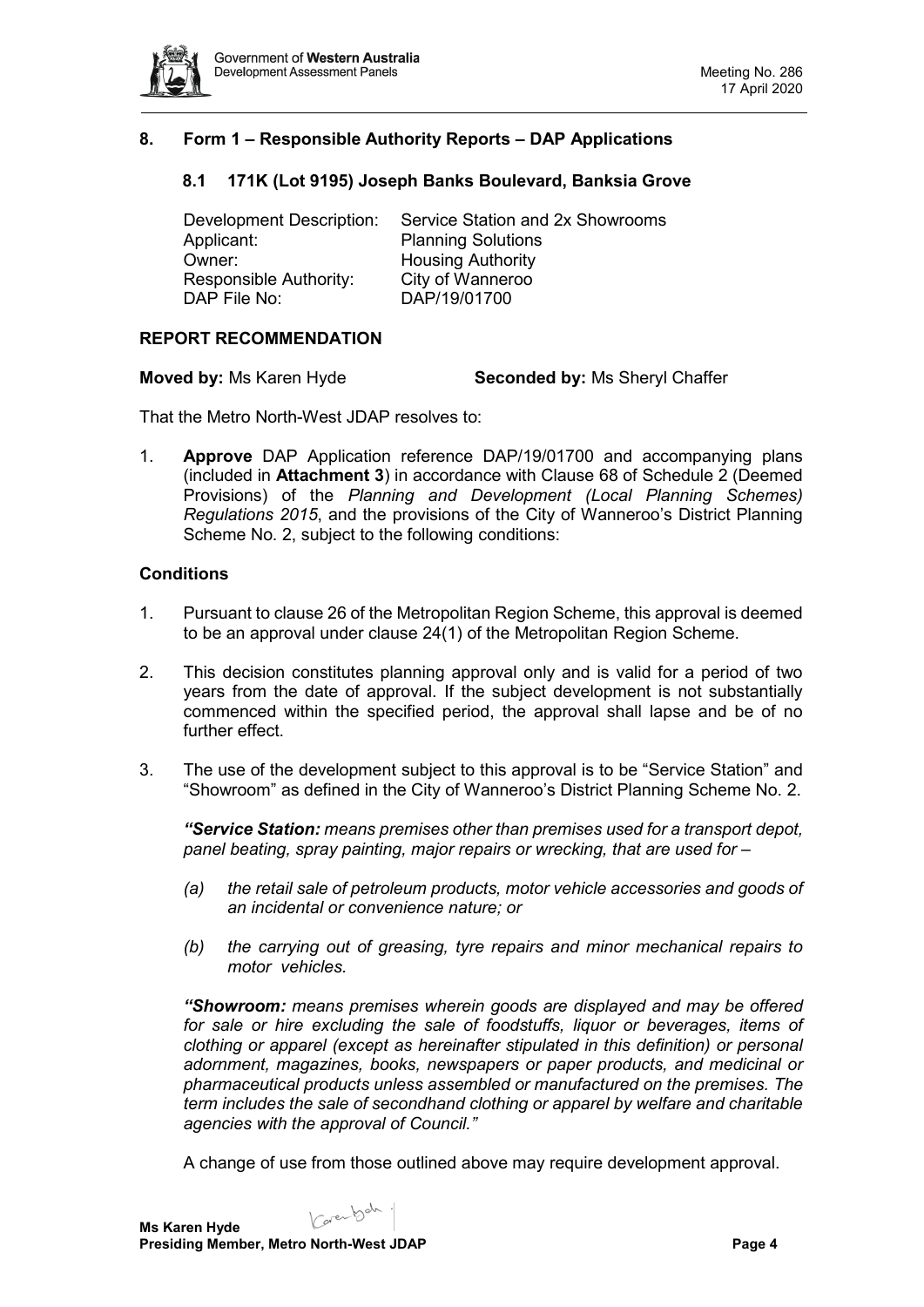

- 4. Planting and installation shall be in accordance with the Site and Landscaping Plan for the site and adjoining verge areas and completed prior to occupation of the development, to the satisfaction of the City. Thereafter, all landscaping, including that of the adjoining verge areas is to be undertaken by the applicant, to the satisfaction of the City.
- 5. Operating hours of the Service Station shall be 24 hours per day, seven days per week.
- 6. The development is to comply at all times with the recommendations outlined in the Lloyd George Environmental Noise Assessment dated November 2019, including the following:
	- a) The applicant is to engage a suitably qualified and recognised acoustical consultant to verify building and mechanical noise mitigation measures during the design and construction of development;
	- b) All deliveries to the site, including refuelling by refuelling tankers, shall only be between 7:00am to 7:00pm Monday to Saturday and 9:00am to 7:00pm on Sundays and Public Holidays
- 7. Amended plans are to be submitted the City prior to commencement of construction works to re-align the Service Station shop to have a minimum 16 metre setback from the front lot boundary, and to incorporate vehicular connectivity between the Service Station and Showroom in accordance with the provisions of ASP 65.
- 8. The Service Station and Showrooms shall not commence operation until the proposed roadway as indicated on the plans has been constructed to the satisfaction of the City.
- 9. The proposed access along Porrecta Link shall be limited to left-in and left-out access only. No modifications shall be permitted to the existing median strip.
- 10. A finalised Mural design for the north-east Showroom wall is to be submitted to the City prior to the commencement of works on site. The Mural shall be completed prior to the commencement of the approved uses, to the satisfaction of the City.
- 11. Prior to the commencement of development, a detailed schedule of external finishes (including materials, colour schemes and details) shall be submitted and approved by the City. The development shall be finished in accordance with the approved schedule prior to the use or occupation of the development.
- 12. Lighting shall be installed to pathways and car parking areas, be designed in accordance with the Australian Standards for the *Control of Obtrusive Effects of Outdoor Lighting* (AS4282) and shall be internally directed to not overspill into nearby lots. All floodlights shall be oriented and hooded to eliminate disturbance to occupants on the surrounding properties.
- 13. All illuminated signage shall have any boxing or casing in which it is enclosed constructed of incombustible materials, shall not comprise of flashing, pulsating, chasing or running lights and shall not have such intensity as to cause annoyance to the public or illuminate beyond the extent of the lot boundaries.

Karen bah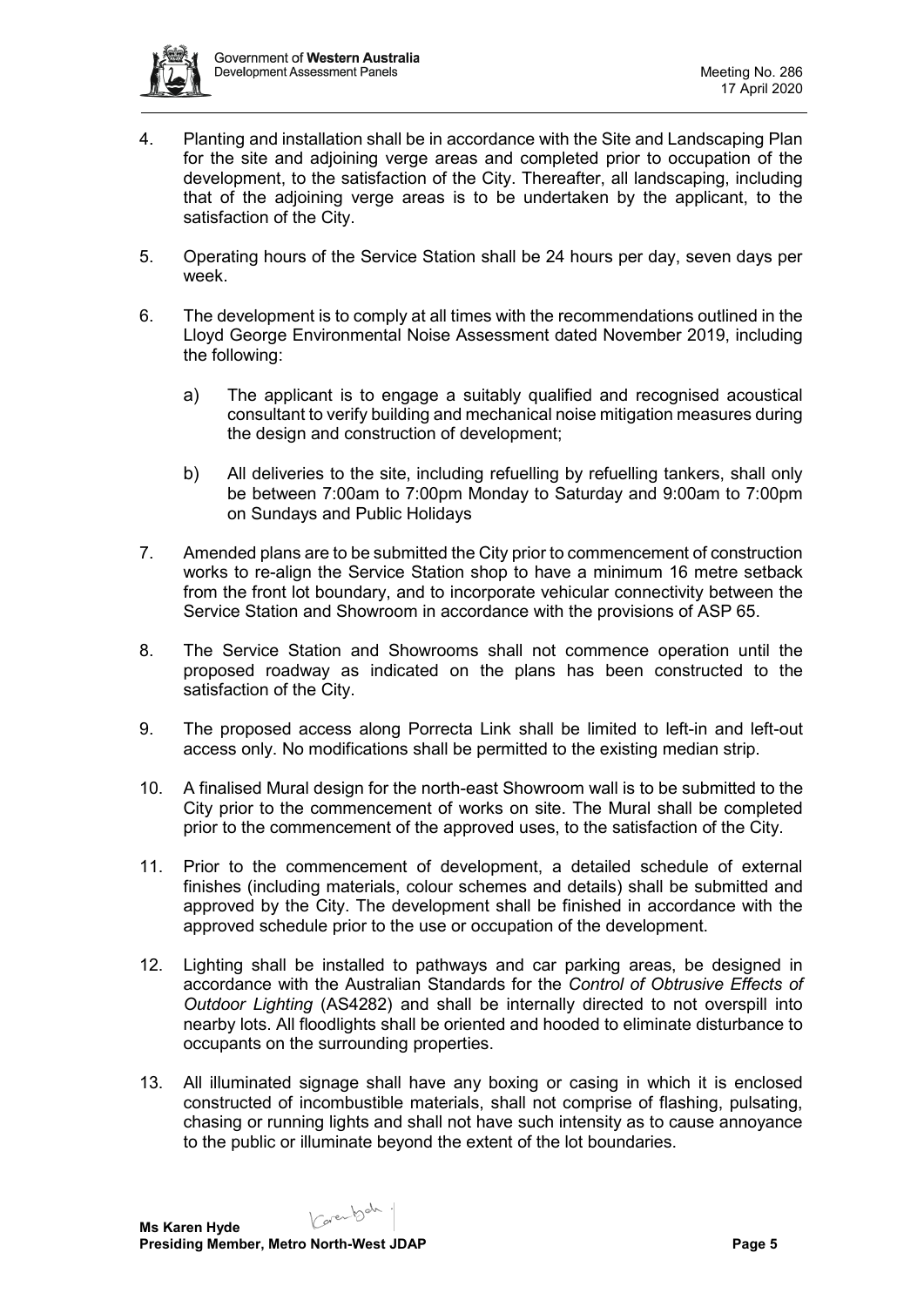- 14. Stormwater and any other water run-off from buildings or paved areas shall be collected and retained on-site.
- 15. Parking areas, driveways and points of ingress and egress shall be designed and constructed in accordance with the Australian Standard for Offstreet Carparking (AS2890), and shall be drained, sealed and marked.
- 16. Detailed civil engineering drawings and specifications for works within the public road reserve (earthworks, parking, roads and drainage) shall be lodged for approval to the City prior to commencement of construction works. Construction works are to be undertaken in accordance with the approved development application, engineering drawings and specifications to the satisfaction of the City.
- 17. No parking bays shall be obstructed in any way or used for the purposes of storage.
- 18. Storage areas, plant and equipment shall be screened from view from streets, public places and adjacent properties.
- 19. The proposed bin areas are to be enclosed and screened from their immediate surrounds and any adjacent public street or road by a wall not less than 1.8m high constructed in brick, masonry or other approved material.
- 20. All refuse shall be stored within the designated bin stores and shall be collected from the site by a private contractor at the cost of the applicant/owner. Waste collection shall only occur between 7.00am and 7.00pm Monday – Saturday.
- 21. The applicant shall undertake adequate measures to minimise any impacts of dust and sand drift from the site to the satisfaction of the City.
- 22. A construction management plan being submitted detailing how the construction of the development will be managed in order to limit the impact on the users of the surrounding area. The plan will need to ensure that:
	- a) Adequate space is provided within the development site for the parking of construction vehicles and for the storage of building materials so as to minimise the need to utilise the surrounding road network;
	- b) Adequate provision is made for the parking of workers' vehicles;
	- c) Pedestrian and vehicular access around the site is maintained;
	- d) The delivery of goods and materials does not adversely impact on the amenity of the surrounding properties; and
	- e) The hours of construction are limited to ensure that there is no adverse impact on the amenity of the surrounding properties.

The construction management plan is to be submitted and approved by the City prior to the commencement of any development.

23. Any graffiti applied to the external surfaces of the building shall be removed within seven days of it being applied, to the satisfaction of the City.

Carentsah.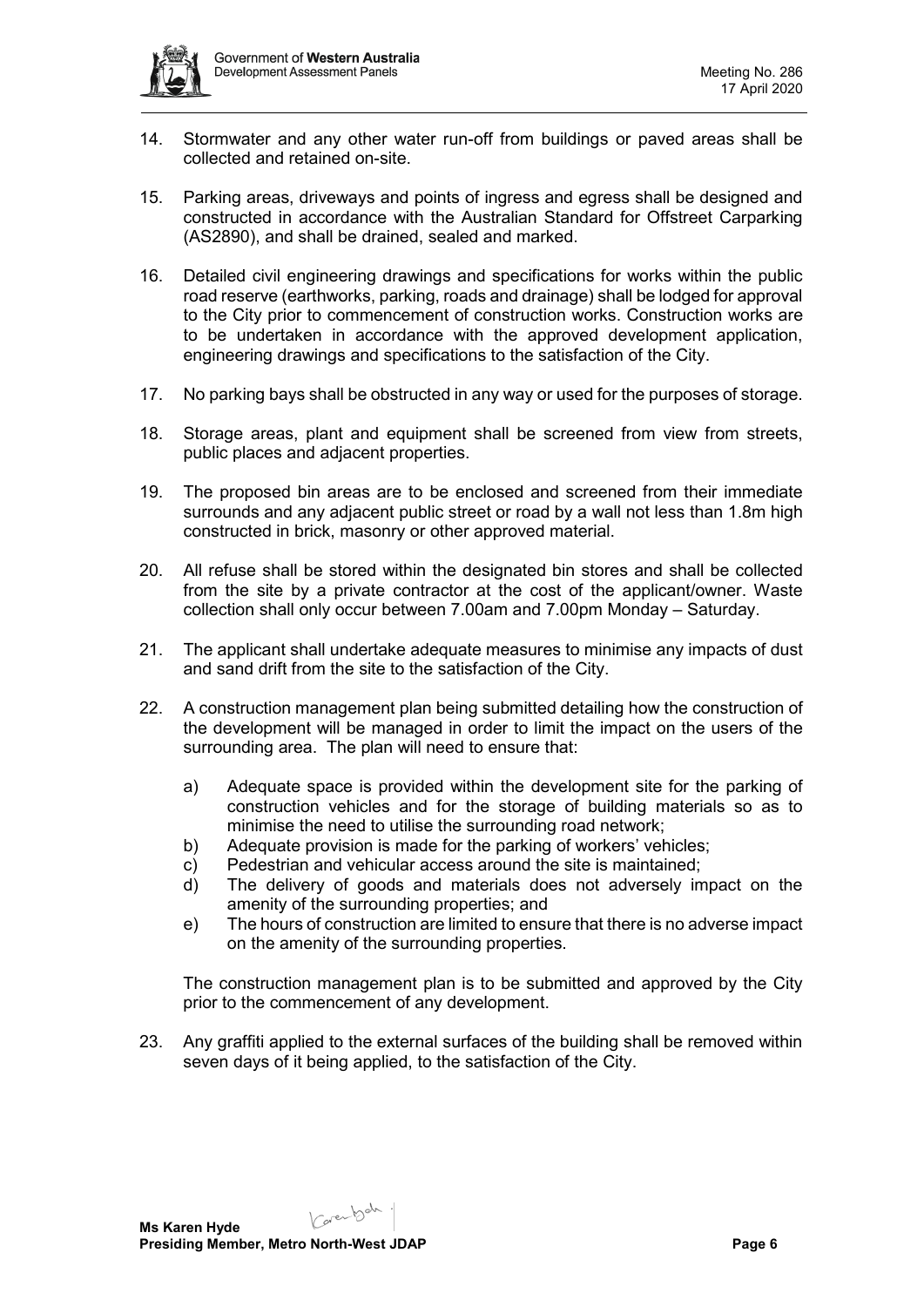

#### **Advice Notes**

- 1. This is a development approval only and is issued under the City of Wanneroo's District Planning Scheme No. 2 and the Western Australian Planning Commission's Metropolitan Region Scheme. It is the proponent's responsibility to comply with all other applicable legislation, including the Australian Standards and the *Environmental Protection (Noise) Regulations 1997,* and obtain all required approvals, licences and permits prior to commencement of this development.
- 2. In regards to the dust and sand drift condition, adequate measures to minimise any impacts of dust and sand drift from the site include all requirements as stipulated within the Department of Water and Environmental Regulation's 'A *guideline for managing the impacts of dust and associated contaminants from land development sites, contaminated sites remediation and other related activities'.*
- 3. With regards to any management plans to be submitted to the City as required in any of the conditions set out within this development approval, these are to be submitted to the assessing officer or in their absence addressed to Planning Approvals. An assessment of the acceptability of these plans by the City will not be undertaken if these plans are submitted within a building permit application.
- 4. With regards to stormwater retention, an onsite stormwater drainage system, sufficient to contain a 1:100 year storm event (over 24 hours) must be provided. Plans illustrating the system proposed shall be submitted for approval when application is made for a building licence and the system shall be installed during the construction of the development.
- 5. With regards to stormwater retention, a Geo-technical Report shall be lodged for approval to the City prior to commencement of construction works demonstrating the infiltration rate of 5m/day. Construction works are to be undertaken in accordance with the approved development application, engineering drawings and specifications to the satisfaction of the City.

### **AMENDING MOTION 1**

#### **Moved by:** Ms Karen Hyde **Seconded by:** Cr Frank Cvitan

That condition no. 2 be amended to read as follows:

*This decision constitutes planning approval only and is valid for a period of two three years from the date of approval. If the subject development is not substantially commenced within the specified period, the approval shall lapse and be of no further effect.*

### **The Amending Motion was WITHDRAWN by the mover**

**REASON:** Upon clarification of the new measures introduced to the approval period the motion was withdrawn.

Karenbah. **Ms Karen Hyde Presiding Member, Metro North-West JDAP Page 7 Page 7**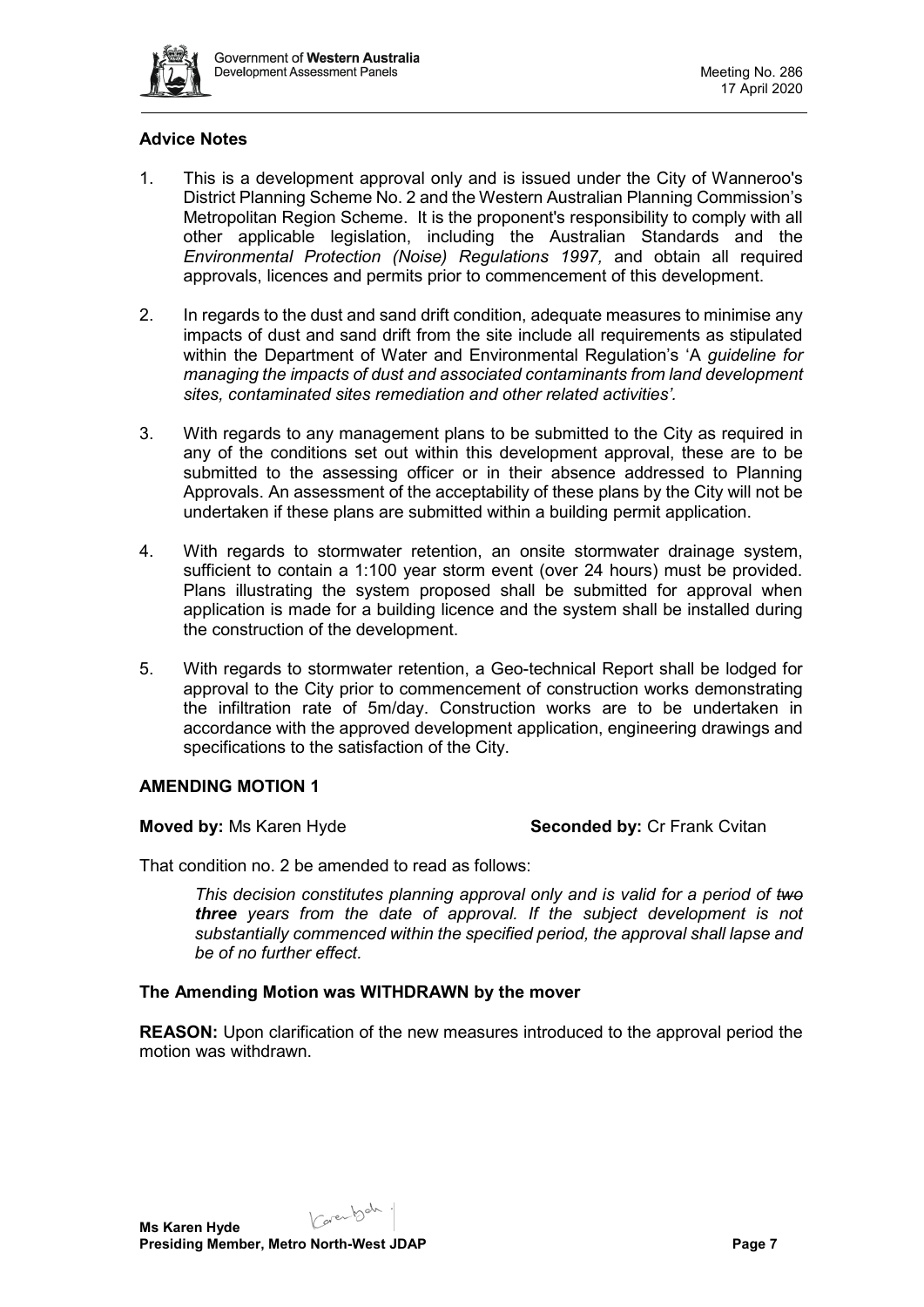

## **AMENDING MOTION 2**

**Moved by:** Ms Karen Hyde **Seconded by:** Ms Sheryl Chaffer

That condition no. 6 be amended to read as follows:

*The development is to comply at all times with the recommendations outlined in the Lloyd George Environmental Noise Assessment dated November 2019, including the following:* 

- *a) The applicant is to engage a suitably qualified and recognised acoustical consultant to verify building and mechanical noise mitigation measures during the design and construction of development;*
- *b) All deliveries to the site, including refuelling by refuelling tankers, shall only be between 7:00am to 7:00pm Monday to Saturday and 9:00am to 7:00pm on Sundays and Public Holidays, with the exception of refuelling by refuelling tankers.*

#### **The Amending Motion was put and CARRIED UNANIMOUSLY.**

**REASON:** The panel agreed that the restricting the refuelling within the timeframes mentioned would increase congestion and would be affected by the peak patronage times.

#### **AMENDING MOTION 3**

**Moved by:** Ms Karen Hyde **Seconded by:** Cr Jacqui Huntley

That condition no. 7 be deleted and the remaining conditions be renumbered accordingly.

#### **The Amending Motion was put and LOST (2/3).**

- For: Ms Karen Hyde Cr Jacqui Huntley
- Against: Ms Sheryl Chaffer Mr Fred Zuideveld Cr Frank Cvitan

**REASON:** The majority of the panel agreed with the recommendations from the Design Review Panel and the condition in the RAR.

Karenbah.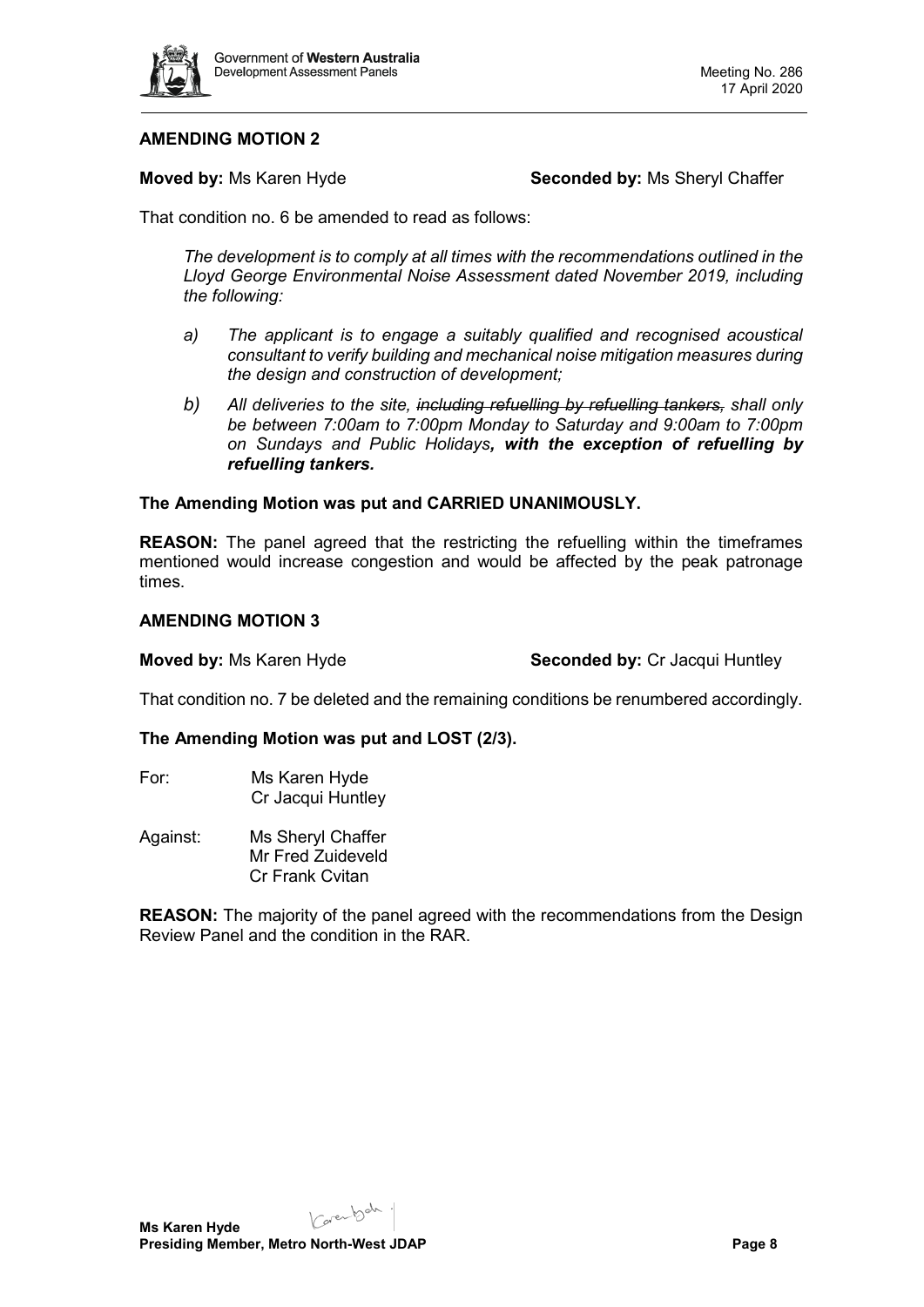

#### **AMENDING MOTION 4**

**Moved by:** Ms Karen Hyde **Seconded by:** Cr Jacqui Huntley

That condition no. 9 be deleted and the remaining conditions be renumbered accordingly.

### **The Amending Motion was put and CARRIED (3/2).**

- For: Ms Karen Hyde Cr Jacqui Huntley Mr Fred Zuideveld
- Against: Ms Sheryl Chaffer Cr Frank Cvitan

**REASON:** The majority of the panel felt the development could accommodate right turns and would allow vehicle access to the site from Pinjar Road via Porcetta Link.

#### **AMENDING MOTION 5**

#### **Moved by:** Ms Karen Hyde **Seconded by:** Mr Fred Zuideveld

That condition no. 10 (now condition 9) be amended to read as follows:

*A finalised Mural design for the north-east Showroom wall is to be submitted to the City prior to the commencement of works on site occupation. The Mural shall be completed prior to within six months of the commencement of the approved uses, to the satisfaction of the City.* 

#### **The Amending Motion was put and CARRIED UNANIMOUSLY.**

**REASON:** To allow the applicant the flexibility on timing to finalise the design and completion of the mural.

### **AMENDING MOTION 6**

**Moved by:** Mr Fred Zuideveld **Seconded by:** Ms Karen Hyde

That condition no. 4 be amended to read as follows:

**An amended Landscaping Plan must be submitted and approved to the satisfaction of the City prior to commencement of works.** *Planting and installation shall be in accordance with the Site and Landscaping Plan for the site and adjoining verge areas and completed prior to occupation of the development, to the satisfaction of the City. Thereafter, all landscaping, including that of the adjoining verge areas is to be undertaken by the applicant, to the satisfaction of the City*.

**The Amending Motion was put and CARRIED UNANIMOUSLY.**

**REASON:** As a result of condition 7 the panel agreed there is a need for an amended Landscaping Plan to be submitted.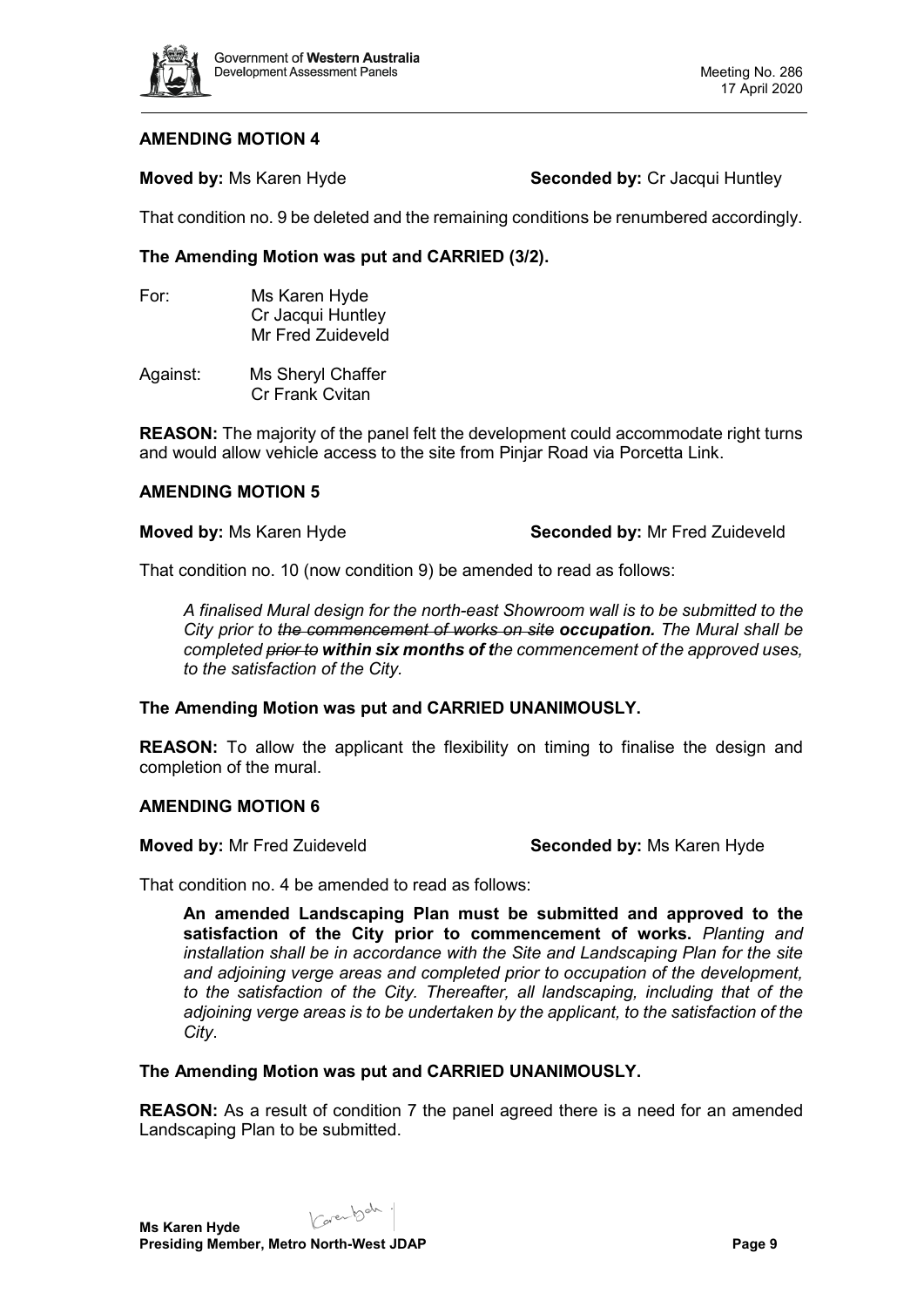

# **REPORT RECOMMENDATION (AS AMENDED)**

That the Metro North-West JDAP resolves to:

1. **Approve** DAP Application reference DAP/19/01700 and accompanying plans (included in **Attachment 3**) in accordance with Clause 68 of Schedule 2 (Deemed Provisions) of the *Planning and Development (Local Planning Schemes) Regulations 2015*, and the provisions of the City of Wanneroo's District Planning Scheme No. 2, subject to the following conditions:

#### **Conditions**

- 1. Pursuant to clause 26 of the Metropolitan Region Scheme, this approval is deemed to be an approval under clause 24(1) of the Metropolitan Region Scheme.
- 2. This decision constitutes planning approval only and is valid for a period of two years from the date of approval. If the subject development is not substantially commenced within the specified period, the approval shall lapse and be of no further effect.
- 3. The use of the development subject to this approval is to be "Service Station" and "Showroom" as defined in the City of Wanneroo's District Planning Scheme No. 2.

*"Service Station: means premises other than premises used for a transport depot, panel beating, spray painting, major repairs or wrecking, that are used for –*

- *(a) the retail sale of petroleum products, motor vehicle accessories and goods of an incidental or convenience nature; or*
- *(b) the carrying out of greasing, tyre repairs and minor mechanical repairs to motor vehicles.*

*"Showroom: means premises wherein goods are displayed and may be offered for sale or hire excluding the sale of foodstuffs, liquor or beverages, items of clothing or apparel (except as hereinafter stipulated in this definition) or personal adornment, magazines, books, newspapers or paper products, and medicinal or pharmaceutical products unless assembled or manufactured on the premises. The term includes the sale of secondhand clothing or apparel by welfare and charitable agencies with the approval of Council."*

A change of use from those outlined above may require development approval.

- 4. An amended Landscaping Plan must be submitted and approved to the satisfaction of the City prior to commencement of works. Planting and installation shall be in accordance with the Site and Landscaping Plan for the site and adjoining verge areas and completed prior to occupation of the development, to the satisfaction of the City. Thereafter, all landscaping, including that of the adjoining verge areas is to be undertaken by the applicant, to the satisfaction of the City.
- 5. Operating hours of the Service Station shall be 24 hours per day, seven days per week.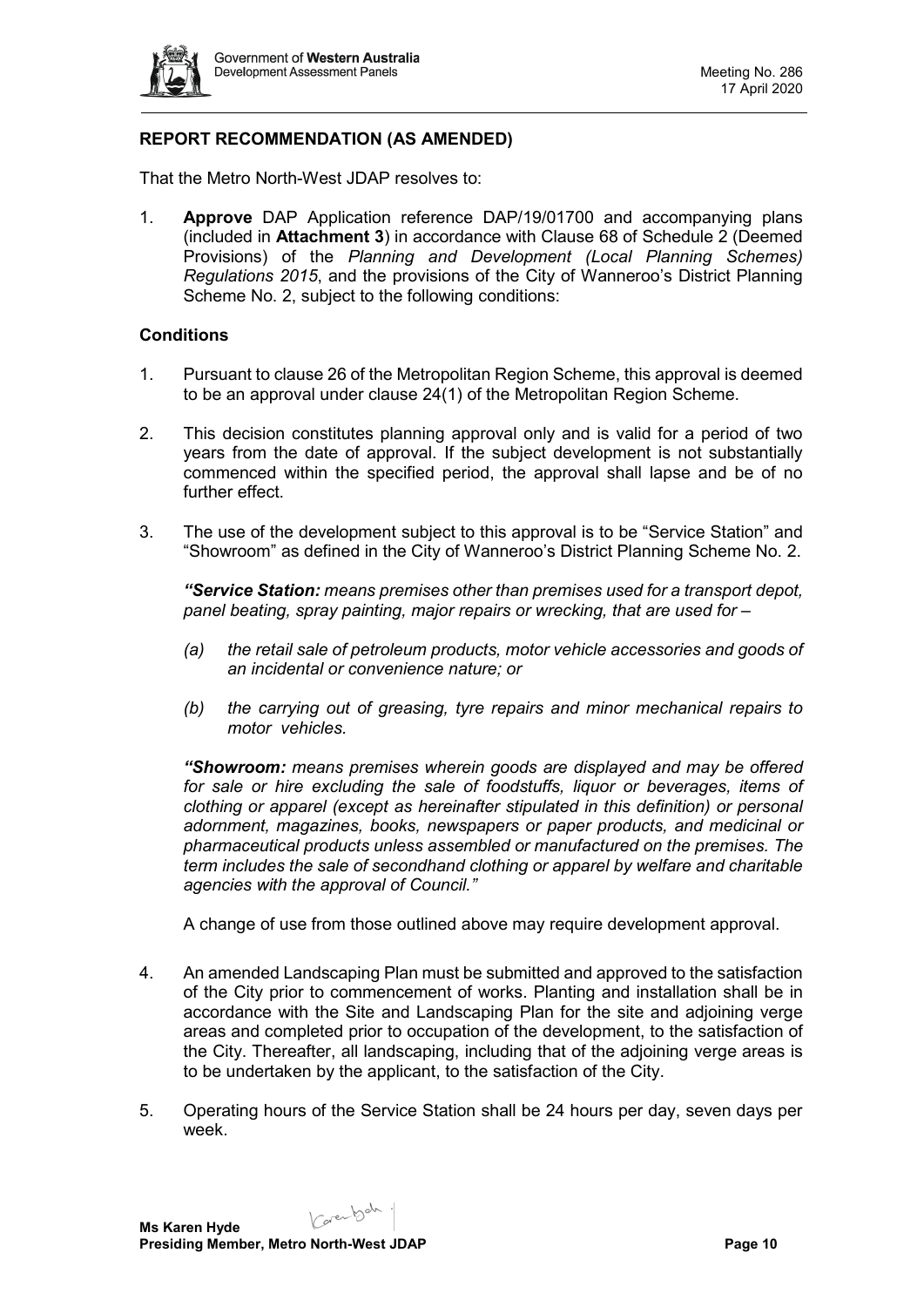

- 6. The development is to comply at all times with the recommendations outlined in the Lloyd George Environmental Noise Assessment dated November 2019, including the following:
	- *a)* The applicant is to engage a suitably qualified and recognised acoustical consultant to verify building and mechanical noise mitigation measures during the design and construction of development;
	- *b)* All deliveries to the site shall only be between 7:00am to 7:00pm Monday to Saturday and 9:00am to 7:00pm on Sundays and Public Holidays, with the exception of refuelling by refuelling tankers.
- 7. Amended plans are to be submitted the City prior to commencement of construction works to re-align the Service Station shop to have a minimum 16 metre setback from the front lot boundary, and to incorporate vehicular connectivity between the Service Station and Showroom in accordance with the provisions of ASP 65.
- 8. The Service Station and Showrooms shall not commence operation until the proposed roadway as indicated on the plans has been constructed to the satisfaction of the City.
- 9. A finalised Mural design for the north-east Showroom wall is to be submitted to the City prior to occupation. The Mural shall be completed within six months of the commencement of the approved uses, to the satisfaction of the City.
- 10. Prior to the commencement of development, a detailed schedule of external finishes (including materials, colour schemes and details) shall be submitted and approved by the City. The development shall be finished in accordance with the approved schedule prior to the use or occupation of the development.
- 11. Lighting shall be installed to pathways and car parking areas, be designed in accordance with the Australian Standards for the *Control of Obtrusive Effects of Outdoor Lighting* (AS4282) and shall be internally directed to not overspill into nearby lots. All floodlights shall be oriented and hooded to eliminate disturbance to occupants on the surrounding properties.
- 12. All illuminated signage shall have any boxing or casing in which it is enclosed constructed of incombustible materials, shall not comprise of flashing, pulsating, chasing or running lights and shall not have such intensity as to cause annoyance to the public or illuminate beyond the extent of the lot boundaries.
- 13. Stormwater and any other water run-off from buildings or paved areas shall be collected and retained on-site.
- 14. Parking areas, driveways and points of ingress and egress shall be designed and constructed in accordance with the Australian Standard for Offstreet Carparking (AS2890), and shall be drained, sealed and marked.
- 15. Detailed civil engineering drawings and specifications for works within the public road reserve (earthworks, parking, roads and drainage) shall be lodged for approval to the City prior to commencement of construction works. Construction works are to be undertaken in accordance with the approved development application, engineering drawings and specifications to the satisfaction of the City.
- 16. No parking bays shall be obstructed in any way or used for the purposes of storage.<br>Me Kang United and North particles in any way or used for the purposes of storage.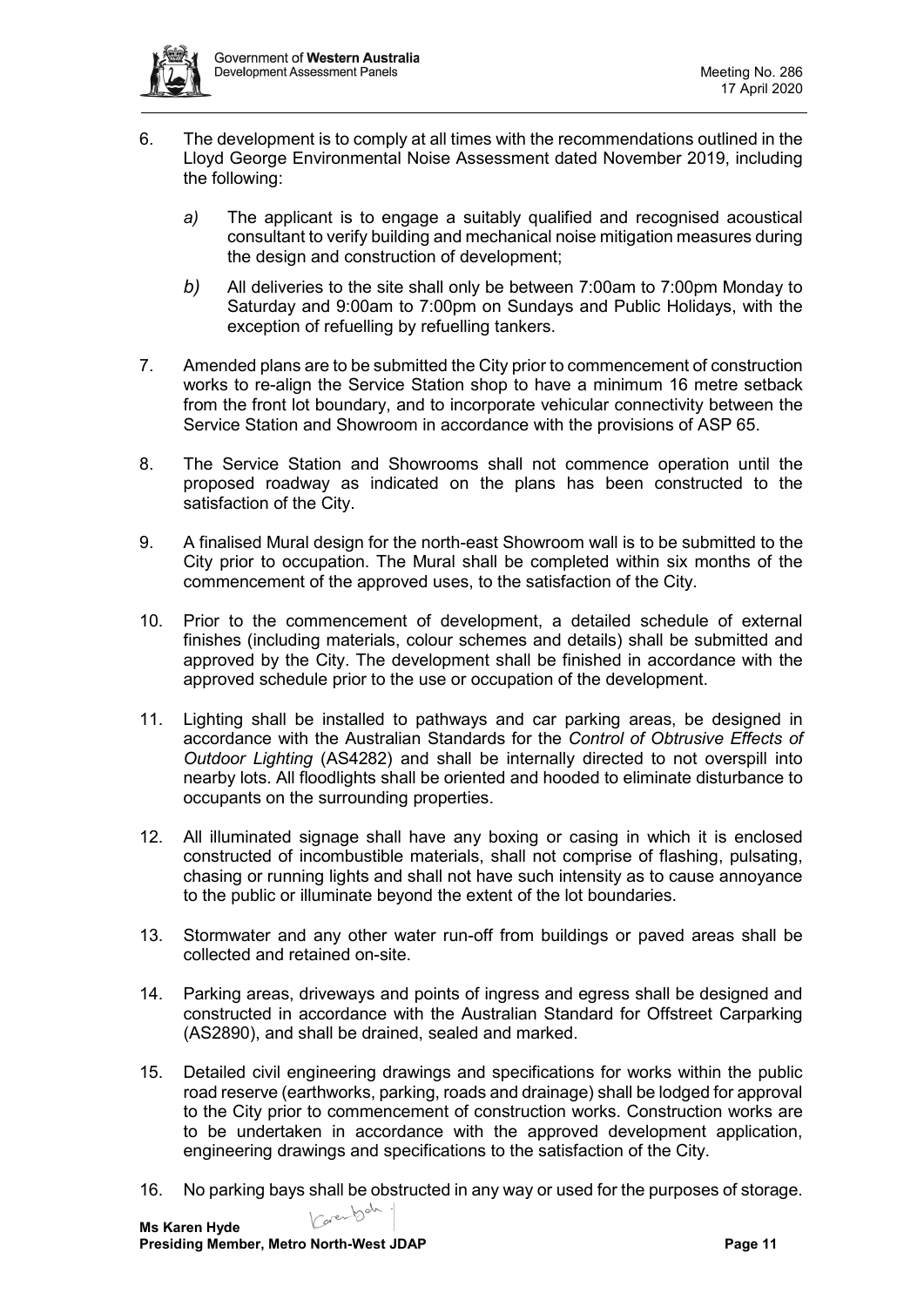

- 17. Storage areas, plant and equipment shall be screened from view from streets, public places and adjacent properties.
- 18. The proposed bin areas are to be enclosed and screened from their immediate surrounds and any adjacent public street or road by a wall not less than 1.8m high constructed in brick, masonry or other approved material.
- 19. All refuse shall be stored within the designated bin stores and shall be collected from the site by a private contractor at the cost of the applicant/owner. Waste collection shall only occur between 7.00am and 7.00pm Monday – Saturday.
- 20. The applicant shall undertake adequate measures to minimise any impacts of dust and sand drift from the site to the satisfaction of the City.
- 21. A construction management plan being submitted detailing how the construction of the development will be managed in order to limit the impact on the users of the surrounding area. The plan will need to ensure that:
	- a) Adequate space is provided within the development site for the parking of construction vehicles and for the storage of building materials so as to minimise the need to utilise the surrounding road network;
	- b) Adequate provision is made for the parking of workers' vehicles;
	- c) Pedestrian and vehicular access around the site is maintained;<br>d) The delivery of goods and materials does not adversely in
	- The delivery of goods and materials does not adversely impact on the amenity of the surrounding properties; and
	- e) The hours of construction are limited to ensure that there is no adverse impact on the amenity of the surrounding properties.

The construction management plan is to be submitted and approved by the City prior to the commencement of any development.

22. Any graffiti applied to the external surfaces of the building shall be removed within seven days of it being applied, to the satisfaction of the City.

### **Advice Notes**

- 1. This is a development approval only and is issued under the City of Wanneroo's District Planning Scheme No. 2 and the Western Australian Planning Commission's Metropolitan Region Scheme. It is the proponent's responsibility to comply with all other applicable legislation, including the Australian Standards and the *Environmental Protection (Noise) Regulations 1997,* and obtain all required approvals, licences and permits prior to commencement of this development.
- 2. In regards to the dust and sand drift condition, adequate measures to minimise any impacts of dust and sand drift from the site include all requirements as stipulated within the Department of Water and Environmental Regulation's 'A *guideline for managing the impacts of dust and associated contaminants from land development sites, contaminated sites remediation and other related activities'.*
- 3. With regards to any management plans to be submitted to the City as required in any of the conditions set out within this development approval, these are to be submitted to the assessing officer or in their absence addressed to Planning Approvals. An assessment of the acceptability of these plans by the City will not be undertaken if these plans are submitted within a building permit application.